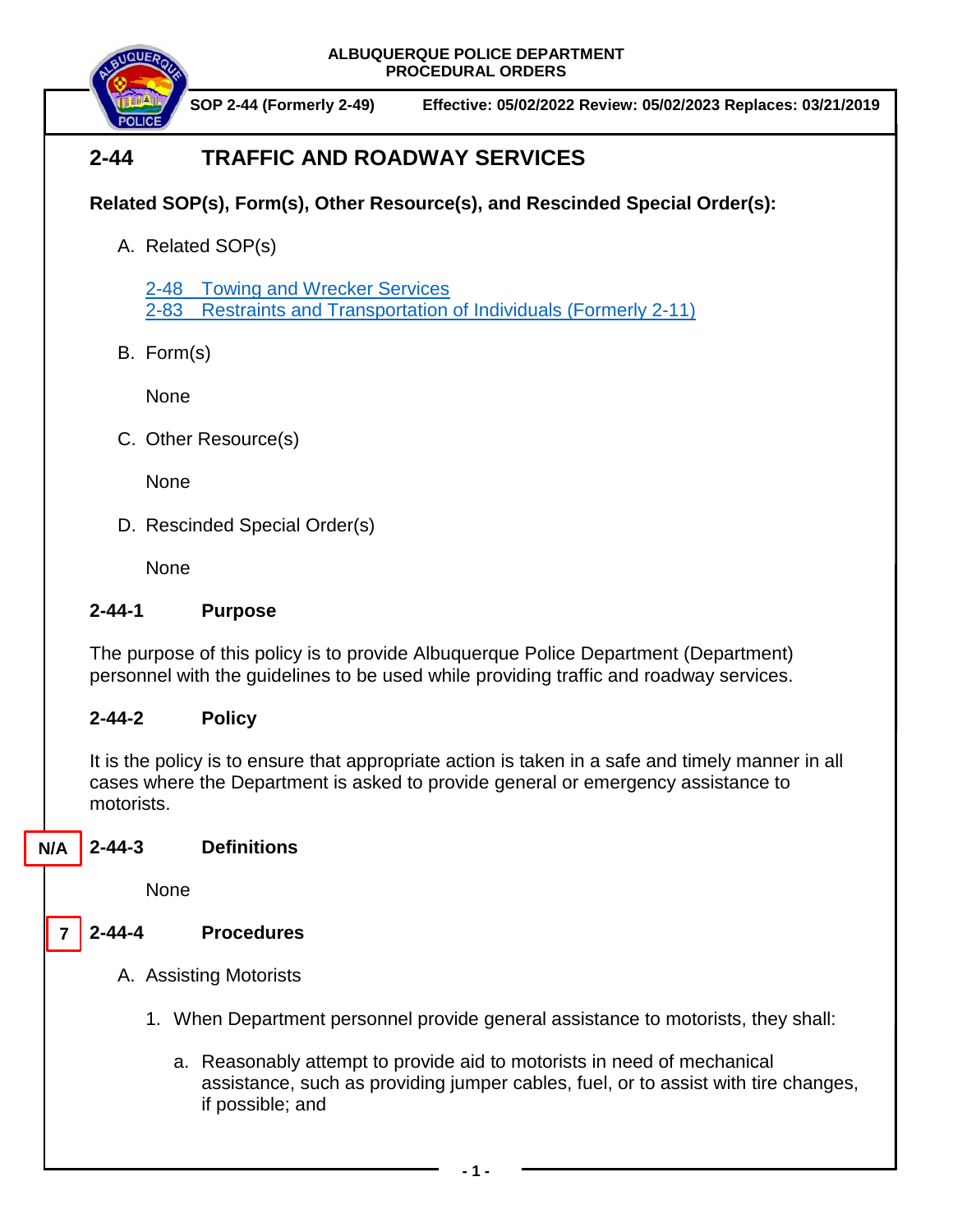### **ALBUQUERQUE POLICE DEPARTMENT PROCEDURAL ORDERS**